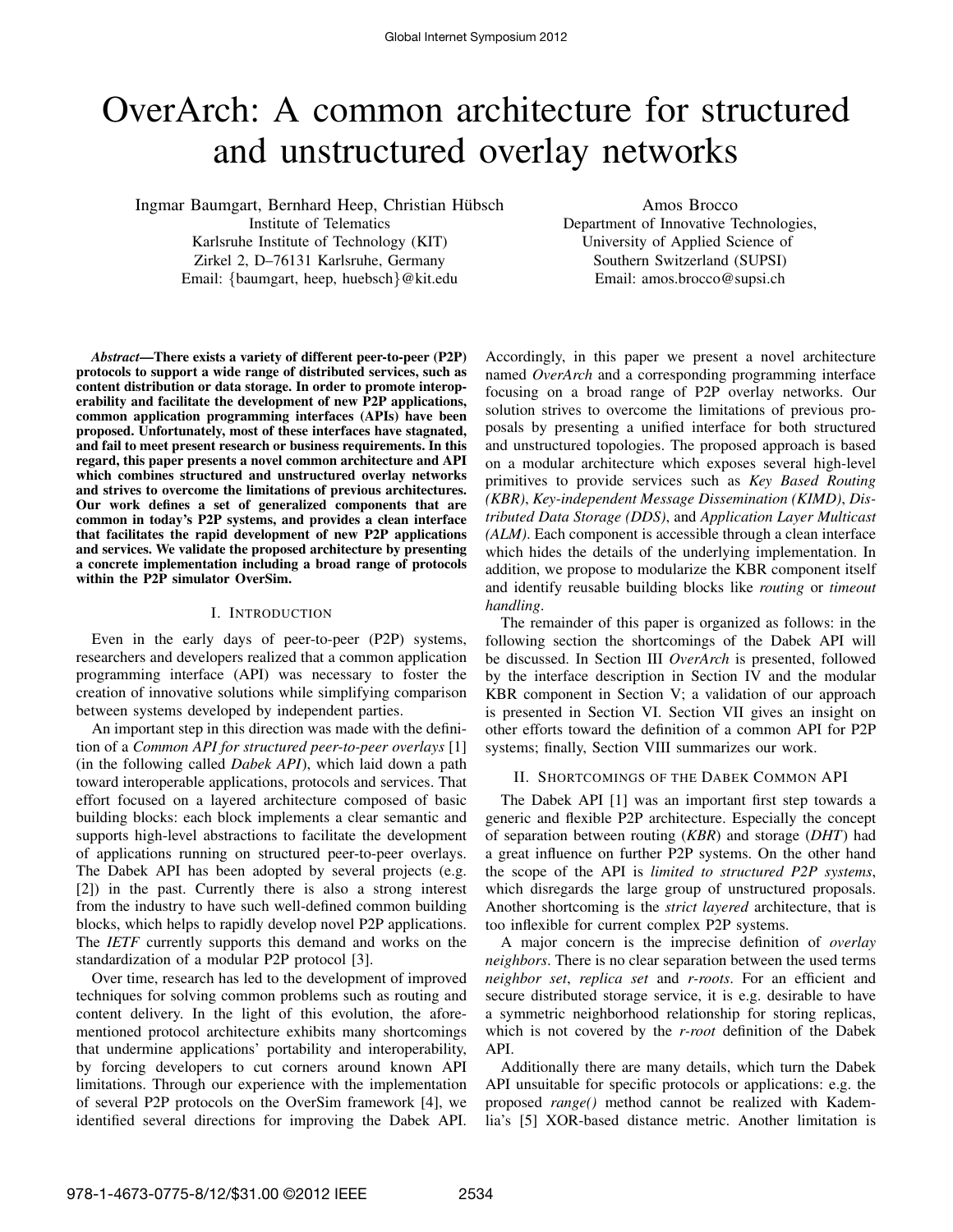

Fig. 1: Modular overlay architecture *OverArch*: Building blocks, service components, and interfaces

the *focus on recursive routing* (e.g. there is no method for iterative lookups). Finally, the Dabek API details just the KBR interface, providing only stubs for the remaining interfaces, like *distributed storage* or *application layer multicast*.

### III. A MODULAR ARCHITECTURE FOR OVERLAY SYSTEMS

For defining an architecture for P2P systems that covers the functionality of structured and unstructured overlay protocols as well as overlay services like ALM and distributed data storage, we identified components of today's common P2P systems. These components can be considered as exchangeable building blocks or "black boxes" providing well defined APIs to other components and user applications. By assembling a subset of these components depending on the requirements of a new P2P application this modular approach supports and eases its development. An example for this could be a *Content Distribution Network (CDN)* [6] which allows for an efficient distribution of (large) data objects. The CDN application might use the DDS component to locate other users that hold missing parts of requested data objects.

Fig. 1 gives an overview of *OverArch*. The main building blocks are the *Underlay Connection* which provides basic connectivity through TCP/UDP, the *Overlay Connection Manager* holding information about all overlay nodes known to the local node, the *Bootstrap Oracle* for encapsulating the utilized bootstrapping routine, and the service components KBR, KIMD, ALM, and DDS.

An advantage of this modular architecture is the fact that it can be either considered as a layered or a component based architecture, i.e. connections between components are not limited by a strict layer architecture. This enables to have several applications, which make use of the same KBR

component or to have a common Bootstrap Oracle component which is connected to several components like KBR or DDS. P2P applications based on this architecture are free to choose concrete protocols that realize the service components according to its requirements.

Before detailing the identified components and their APIs we define the most important terms and data structures:

- *NodeIds / Keys*: *NodeIds* and *keys* are elements of the same *id space*  $\mathbb{Z}_{2^m}$  with a *distance metric* assigned to in order to determine distances between its elements. Usual choices for  $m$  are 128 or 160, which results in a low risk for collisions with randomly selected nodeIds. While *nodeIds* are assigned to every node in the overlay network as unique identifiers, keys generally represent objects.
- *Transport Address*: The *transport address* of a node X contains all necessary data (e.g. IP address and UDP port) to address the node in the underlay network.
- *Node Handle*: The *node handle* of an overlay instance X comprises a *transport address* and an additional *nodeId* corresponding to the specified node. Node handles are used as entries in overlay routing tables representing neighbors in the overlay network.
- *Overlay Neighbor:* An overlay node Y is neighbor of a node  $X$ , if there is a direct connection in the overlay topology from  $X$  to  $Y$ , i.e.  $Y$  is an entry of  $X$ 's overlay routing table.

# IV. COMPONENTS AND INTERFACES

In the following, we introduce the identified main building blocks and service components and describe their interfaces.

#### *A. Overlay Connection Manager*

Basically, the Overlay Connection Manager maintains a list of all overlay nodes known to the local node including its neighbors in the overlay. This ensures consistency as entries in the service components' routing tables are always pointers into this list. Furthermore, this list holds common information about the overlay nodes. This comprises the nodes' node handles, their uptime, their physical network distance given by e.g. the *Round-Trip-Time (RTT)*, detected node failures, and information for NAT traversal. Node failures might be detected by the service components which provide this information to the Connection Manager using the *nodeFailure()* method.

By using a transport address as destination address a component is able to address an overlay instance on a specific overlay node. Moreover, since all messages that are sent between overlay nodes pass the Overlay Connection Manager, components on an overlay node are addressable: the Connection Manager acts as a multiplexer by setting the source component field (*srcComp*) of outgoing messages and using the destination component fields (*destComp*) of all incoming overlay messages to decide to which component the message is forwarded.

#### *B. Bootstrap Oracle*

The Bootstrap Oracle provides the transport addresses of potential bootstrap nodes to all service components. For this, the component that needs to know a bootstrap node calls the *getBootstrapNode()* method. Since the mechanism used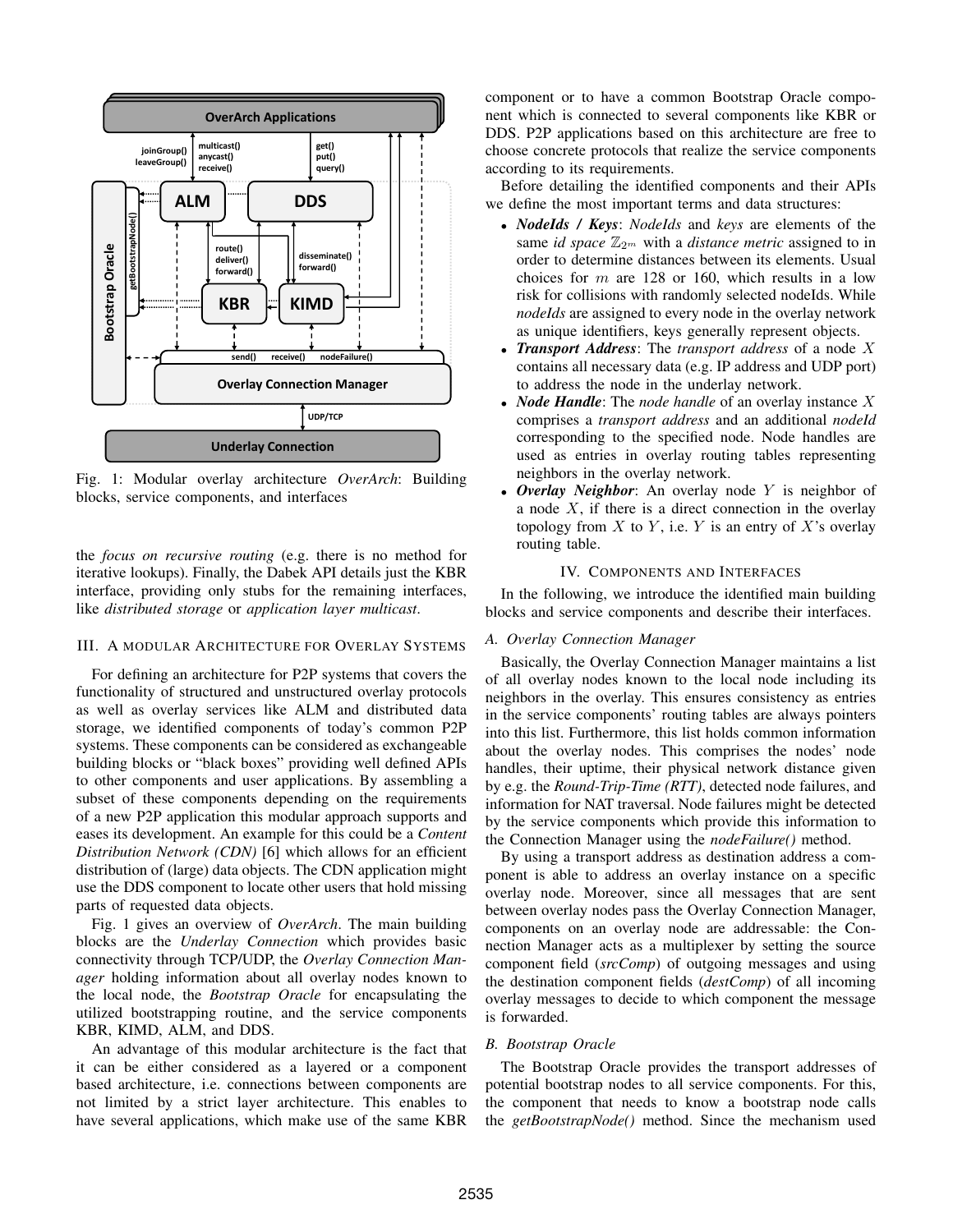to retrieve these transport addresses is hidden, the Oracle can abstract various possible bootstrap mechanisms like probing or web-based bootstrapping.

# *C. Key-based Routing*

The *Key-based Routing (KBR)* component provides efficient *message forwarding* to keys over a *structured* overlay topology (e.g. ([7], [8], [5], [9]).

The KBR component provides the *route()* method to forward a message *msg* to the node, which nodeId is closest to the *destination key* according to the distance metric. For this purpose, each node maintains a *routing table* that holds entries of overlay neighbors. Each *routing table entry* consists of at least one *node handle*.

In [1] the KBR service is used as building block for a distributed storage system called *distributed hash table (DHT)*. In order to improve the availability of the stored data items such a storage system stores several replicas of all data items on different overlay nodes. The closest nodes to the keys of data items are particularly suitable for storing these replicas. To ease the implementation of a robust DHT, we introduce the concept of *siblings* described later.

In the following we give an overview of our KBR interface and compare it to the Dabek KBR interface [1].

- *route(key, destComp, msg, [srcRoute], routingMode)*
	- The method *route()* forwards the message *msg* via several routing hops (if required) to the node which is closest to the destination *key*. The parameter *destComp* is used for addressing the destination component (e.g. DDS or ALM) in case that several components are connected to the KBR component. In contrast to our component-based architecture the Dabek API employs a strict layer-based approach and supports only a single service above the KBR layer, which we consider too inflexible.

Another aspect neglected by the Dabek API is an option to specify several next hop candidates or even a complete source route. This is supported by our API with the *srcRoute* parameter, containing a (optional) list of transport addresses. Finally the *routingMode* parameter offers a choice between different routing modes (e.g. *semi-recursive*, *full-recursive* or *iterative*).

•  $\langle$  *result, error*  $\rangle \leftarrow$  *isSiblingFor*(*node, key, s*)

The method *isSiblingFor()* is used to verify, if a given *node* is a so called *sibling* for the given *key*. *Siblings* are the s closest nodes to a key, determined by the metric of the id space. The set of nodes, which are responsible for a key key, is named  $S_{key}^s$  in the following (with  $|{\mathcal S}^s_{key}| = s$ ). The method *isSiblingFor()* replaces the method *range()* of the Dabek API, since the functionality of *range* as described in [1] can not be provided with some structured overlay protocols (e.g. Kademlia [5]). In contrast to the so called *r-roots* defined in the Dabek API, our *siblings* define a *symmetric* neighbor relationship. This means, that a node which belongs to the closest *s* nodes to a given *key* knows all other (*s - 1*) closest nodes for the key by querying its local routing table. The sibling neighborhood is an important concept for providing a secure and efficient distributed storage service (see section IV-E).

The Boolean return value *result* is true if the given *node* is a sibling for the given *key*. If the local node cannot unambiguously determine if *node* is a sibling, this is indicated by the Boolean return value *error*.

•  $sibling[] \leftarrow lookup(key, s, routingMode)$ 

The method *lookup()* is used to determine the *s siblings* for the given *key* using several routing hops if required. The parameter *routingMode* specifies the applied routing mode. The method returns a list of *node handles* sorted by the distance to *key*.

The Dabek API does not offer a similar method. We consider *lookup()* an important method when using iterative routing modes, since it enables to efficiently get a list of all siblings for a key. This list can be used e.g. by the DDS component to directly contact all replica nodes for a key, which is more secure then routing a single message through the main replica node.

•  $nodes[] \leftarrow getClosedNodes(key, r, s)$ 

The method *getClosestNodes()* returns a list of node handles of the *r* closest known nodes for destination *key* from the *local routing table*. If the method is called on node X with  $X \in \mathcal{S}_{key}^s$ , the *s* siblings for *key* are returned. For  $s = r = 0$ , this method returns a complete dump of the local routing table.

The *getClosestNodes()* method replaces the three methods *local lookup()*, *neighborSet()* and *replicaSet()* of the Dabek API with a single method.

•  $success \leftarrow join([nodeId])$ 

By calling *join()* the local node joins the overlay with the optionally given *nodeId*. The specification of a dedicated nodeId is e.g. needed when using cryptographically secured nodeIds (e.g. [10]) or when using *topology-based nodeId assignment*. The Dabek API in contrast only offers that the nodeId is generated by the overlay itself.

 $\bullet$  *s*  $\leftarrow$  *getMaxNumSiblings()* 

The method *getMaxNumSiblings()* returns the maximum number of available siblings. This depends on the employed routing protocol and is usually parameterizable by increasing the routing table size.

 $\bullet \rightarrow$  *deliver*(key, srcComp, srcNode, msg)

This upcall delivers the message *msg* at the addressed destination component of the node responsible for *key*. Additional information include the originator of the message (*srcNode*) and the source component (*srcComp*).

• → *forward(\*key, destComp, srcComp, srcNode, \*msg)* This upcall is used at every node on the routing path to the destination *key* to inspect and (optionally) modify a passing message *msg* by all attached components. *forward()* can also change the destination *key*.

 $\rightarrow$  *update*(node, joined)

By calling the *update()* method in all connected components, the KBR component signals a change in the sibling neighborhood of the local node. If the parameter *joined* has the value *true*, the node *node* has joined the sibling neighborhood. Otherwise the node has left the sibling neighborhood. This notification is e.g. used by the DDS component to trigger the transfer of replicas to new siblings.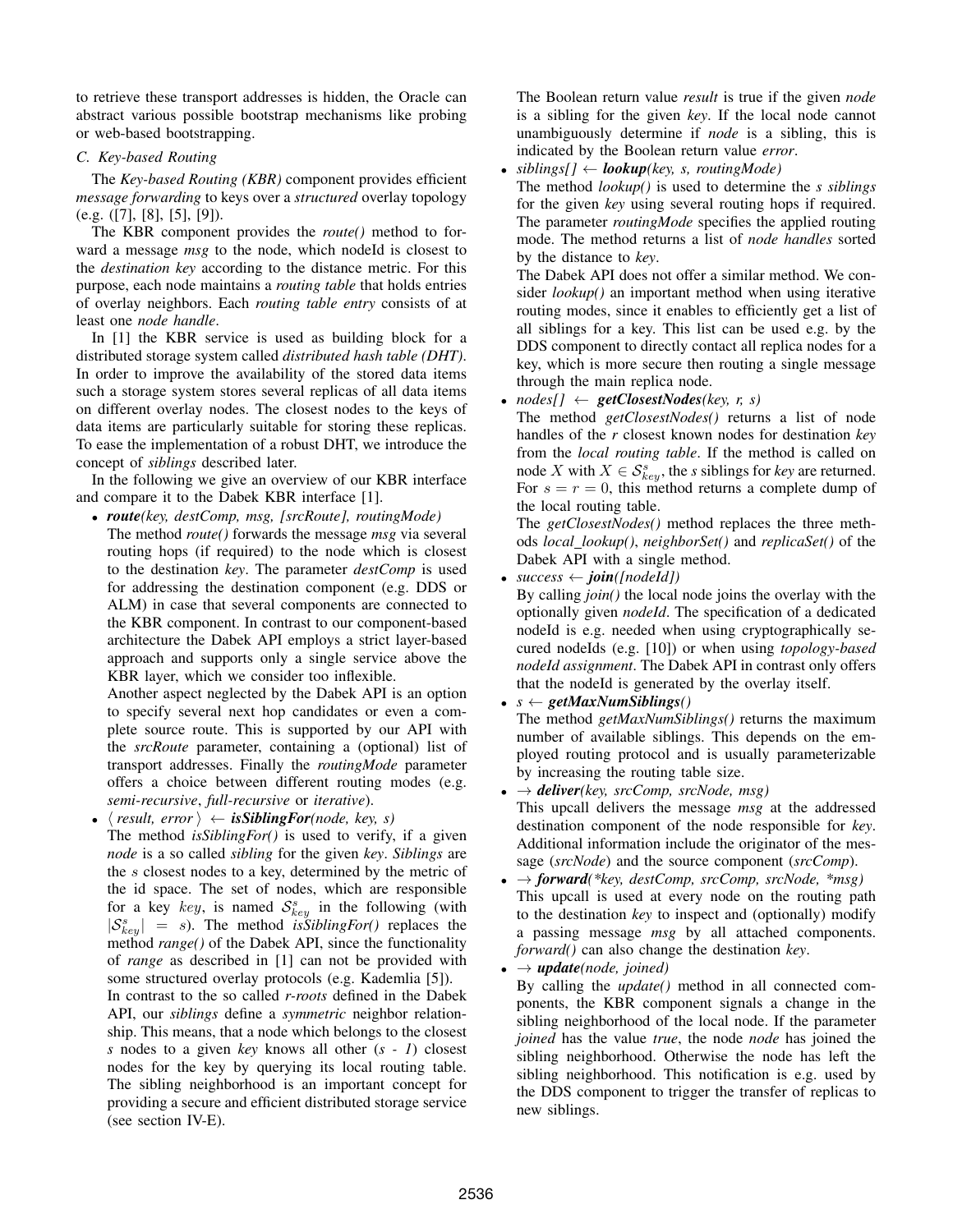# *D. Key-independent Messages Dissemination*

The *Key-independent Message Dissemination (KIMD)* component provides *message dissemination* to other overlay nodes over an *unstructured* overlay topology ([11], [12]). For this, each overlay node connects to other nodes—its neighbors chosen by protocol-specific criteria (e.g. network load, number of neighbors). Dissemination is either done by flooding the overlay network or by performing (biased-)random walks.

In the following we give an overview of our KIMD interface:

• *disseminate(msg, destComp, fanOut, htl)*

A node calls the *disseminate* method if it wants to send a message *msg* to all other nodes in the overlay network. The *fanOut* parameter can be considered as the flooding multiplicator of the procedure, i.e. it determines the number of neighbors the message is forwarded to at each node. If set to 1, a random walk is performed. The *htl* parameter (hops to live) determines the maximum number of hops for a single message. A KIMD-message's header comprises a hop count field initialized by the value of *htl*. At each node the message passes the hop count field is decreased. If the hop count reaches zero the KIMD component drops the message.

• → *forward(\*msg, destComp, srcComp, originator lastHop, \*fanOut, hopCount, \*htl)*

This upcall method is triggered when a node receives a message so that the called component (or application) can interpret the message and react in an appropriate way. For this, the transport address of the message's *originator*, the message's *lastHop*, and the configured *fanOut* parameter are passed to the component. Then, the component decides whether the message is dropped or the dissemination continues. If so, the component may optionally modify *msg*, *fanOut* and *htl*.

• *neighbors[]* ← *getNeighbors() addNeighbor(neighbor)*

# *removeNeighbor(neighbor)*

These methods give access to the managed overlay neighborhood by the KIMD component. It is possible to dump the complete neighborhood (*getNeighbors()*), add a single neighbor (*addNeighbor()*), and remove specific nodes from the overlay's neighborhood (*removeNeighbor()*).

Based on the KIMD component a *gossiping* service can be realized by calling the *dissemination()* method periodically.

# *E. Distributed Data Storage*

The *Distributed Data Storage (DDS)* component stores data objects, which are identified by a *key* and additional *meta information*, like e. g. an index. A DDS service can be realized either on top of a KBR or a KIMD component. If using a KBR component, this service is commonly known as *distributed hash table (DHT)*, which allows to efficiently retrieve a data record according to its key. A DDS service on top of a KIMD component instead uses flooding or random walk to find stored data records according to some filtering criteria.

The DDS component provides the following interface:

• *put(key, value, ttl, [metainfo], [filter])*

The method *put()* stores a data object with a given *key*

and *value*. The parameter *ttl* specifies the time-to-live in seconds, after which a stored object gets deleted. An object may have additional *metainfo* like an index, which can be used to store several objects with the same key. If there are already stored data objects with the given key and their metainfo matches the given *filter*, these objects get replaced by the new object. If *value* is empty, a matching object gets deleted.

- $\langle value[j, metainfo[j] \rangle \leftarrow get(key, [filter], [node])$ The *get()* method retrieves data objects, which match the given *key* and an optional *filter* on metainfo. It is also possible to query only data objects, which are stored on a specific *node*. The method returns a list containing the *value* and corresponding *metainfo* of all found objects. •  $nodes[] \leftarrow query(key, [filter])$ 
	- The *query()* method is similar to the *get()* method, but returns only a list of *nodes* which store matching data objects, instead of returning the data objects themselves. This is useful if the DDS operates over an unstructured overlay network, in which a query gets flooded and reaches several nodes with matching data objects. If data objects are large, it is more efficient in this case to return only a pointer to these nodes and get the actual object later by using *get()*.

# *F. Application Layer Multicast*

The *Application Layer Multicast (ALM)* component provides multicast and anycast services on application layer. Either ALM services build up their own unstructured overlay [13] to send messages to groups of nodes or they make use of a KBR (e.g. [14]) or a KIMD component (e.g. [15]). The ALM component provides the following interface:

A node wishing to join a specific ALM group calls *joinGroup()*, providing the specific group's ID *group*. A group always comprises all nodes that have previously joined it. A group's ID is represented by an unique key, e. g. being a group's name as a string or a hash value from that string. In case a node joins an empty group (comprising no further nodes), it is considered this group's initiator.

 $success \leftarrow \textit{leaveGroup}(group)$ 

Leaving a group results in the node being removed from the respective ALM structure. By calling *leaveGroup()*, a node stops receiving data from that group instantly.

• *multicast(msg, group)*

To send a message to a specific group, a node provides the message and the group ID to the method *multicast()*. Multicasting a message to a group results in the message being delivered to every node being part of the group.

• *anycast(msg, group)*

Besides multicasting data, a node can may also send a message to a single arbitrary node in the group by calling *anycast()*. This functionality has to be provided by the ALM protocol for the specific use case.

 $\rightarrow$  *receive*(msg, group)

A node having joined a group will receive any message that is sent to this group via the *receive()* callback.

<sup>•</sup>  $success \leftarrow joinGroup(group)$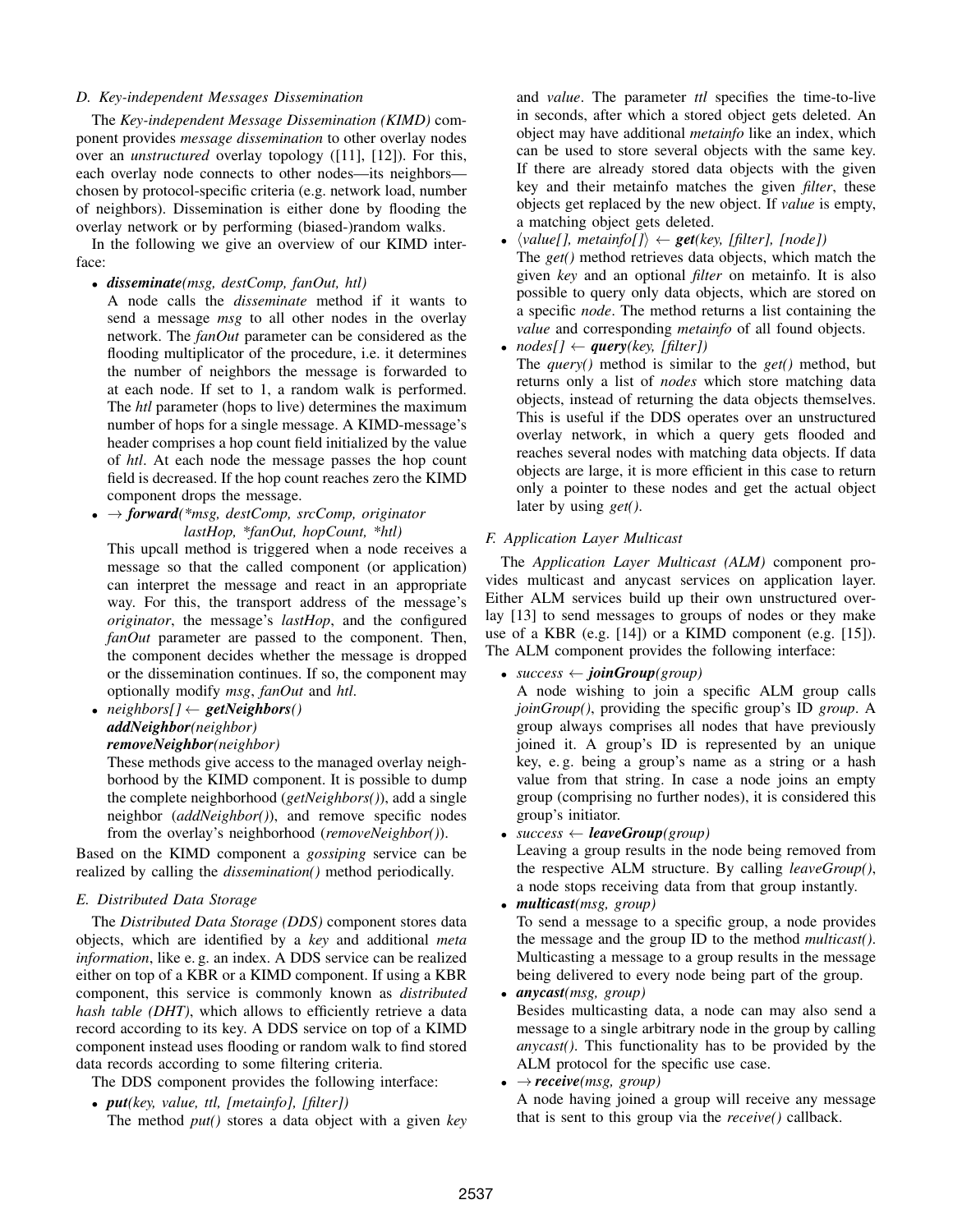

Fig. 2: Internal architecture and interfaces of the modular KBR component

# V. MODULAR KBR ARCHITECTURE

In Sec. IV-C we described the KBR API that is offered by the KBR component to other components and applications. In this Section we introduce our approach for a modular architecture of a generic KBR component, including a specification of its sub-modules and internal interfaces. The insights expressed with this approach were gained during the implementation of several KBR protocols for the *OverSim* simulation framework, i.e. the KBR functionality implemented in *OverSim* is based on the proposed architecture.

As shown in Fig. 2 the modular KBR component comprises four modules:

- *RPC Handling*: The *Remote Procedure Call Handling* module handles all issues regarding messages that are sent (*calls*) for which *response* messages are expected. These issues include message context maintenance, timeout handling and message retransmission (if required). Node failures detected on the basis of missing response messages are notified to the *Overlay Connection Manager* by calling *nodeFailure()*. RPC Handling is not necessarily part of the KBR component, i.e. it can be considered as a core mechanism of *OverArch* usable by all other service components, the *Bootstrap Oracle*, and the applications. In *OverSim* the RPC module is implemented in an abstract base class all components can derive from.
- *Routing and Lookup*: This main module of the KBR component organizes all routing and lookup procedures the local node is involved in. When an application initiates a recursive routing procedure (by calling *route()*) or when the node receives a message that is addressed to a given destination *key*, this module first asks the routing table if the local node is responsible for the destination key (by calling *isSiblingFor(thisNode,key,*s*)*)). If so, the message is passed to the component addressed in the message (by calling *deliver()*). If not, the module asks the

routing table for potential next hop candidates to forward the message to (by calling *getClosestNodes(key,*r*,*s*)*).

For iterative lookup procedures the module sends out (one or more) *getClosestNodesCalls* (using the *RPC Handling* module) to nodes from a vector  $v$ . This vector contains nodes sorted by the distance to the lookup *key* and is initialized by a local call of *getClosestNodes(key,*r*,*s*)*. The Lookup/Routing modules at the receiver nodes send back *getClosestNodesResponses* that contain lists of close nodes to *key* (compiled by *getClosestNodes()*). These nodes are merged into v and new *getClosestNodesCalls* are sent out to the first nodes of  $v$  that have not contacted yet. This procedure is repeated until the responsible node for *key* is identified.

- *Routing Table*: This module holds the overlay routing table structure, i.e. it represents the node's neighborhood in the overlay network. As it is an abstract module, its concrete implementation is determined by the utilized overlay protocol. However, to maintain consistency all entries must be pointers into the overlay node list held by the *Overlay Connection Manager* component. The *Routing Table* module offers a protocol-independent interface to external components and other KBR-internal modules. The interface comprises the methods *isSiblingFor()* and *getClosestNodes()* as described in Sect. IV-C.
- *Signaling and Maintenance*: The protocol-dependent Signaling and Maintenance module is responsible for maintaining the routing table. For this, it performs reactive or periodic tasks, i.e. sends signaling messages to other overlay nodes or routes signaling messages to keys that are determined by the utilized overlay protocol. For doing this, the RPC module can be used if required.

By decoupling the routing table and the routing/lookup mechanisms this architecture allows for the usage of different recursive and iterative routing/lookup modes independent of the utilized overlay protocol. Another benefit of this approach is the fact that for implementing new protocols the main routing/lookup module and the RPC handling can be reused. Only the protocol-dependent routing table and the maintenance module have to be implemented.

#### VI. VALIDATION

To validate our architecture, we successfully implemented several structured (e.g. *Chord* [7], *Kademlia* [5], *Pastry* [8], *Bamboo* [9], *Broose* [16], *Koorde* [17]) and unstructured overlay protocols (e.g. *GIA* [12], *NICE* [13]) as well as a common DDS component in our simulation framework *OverSim* [4]. It has been shown that all of these protocols fit very well into the OverArch architecture (only Chord showed a small limitation, since it does not provide symmetrical siblings).

Additionally, we implemented an ALM-based application based on the service provided by the *Scribe* [14] ALM component. Scribe in turn uses Pastry as KBR component. We also successfully implemented more complex P2P applications like the *P2PNS* [18] distributed name service or a distributed service for massively multiplayer online gaming.

In addition to internal usage, the API is also exposed by OverSim with an XML-RPC interface to external applications and can be used similar to the XML-RPC interface of